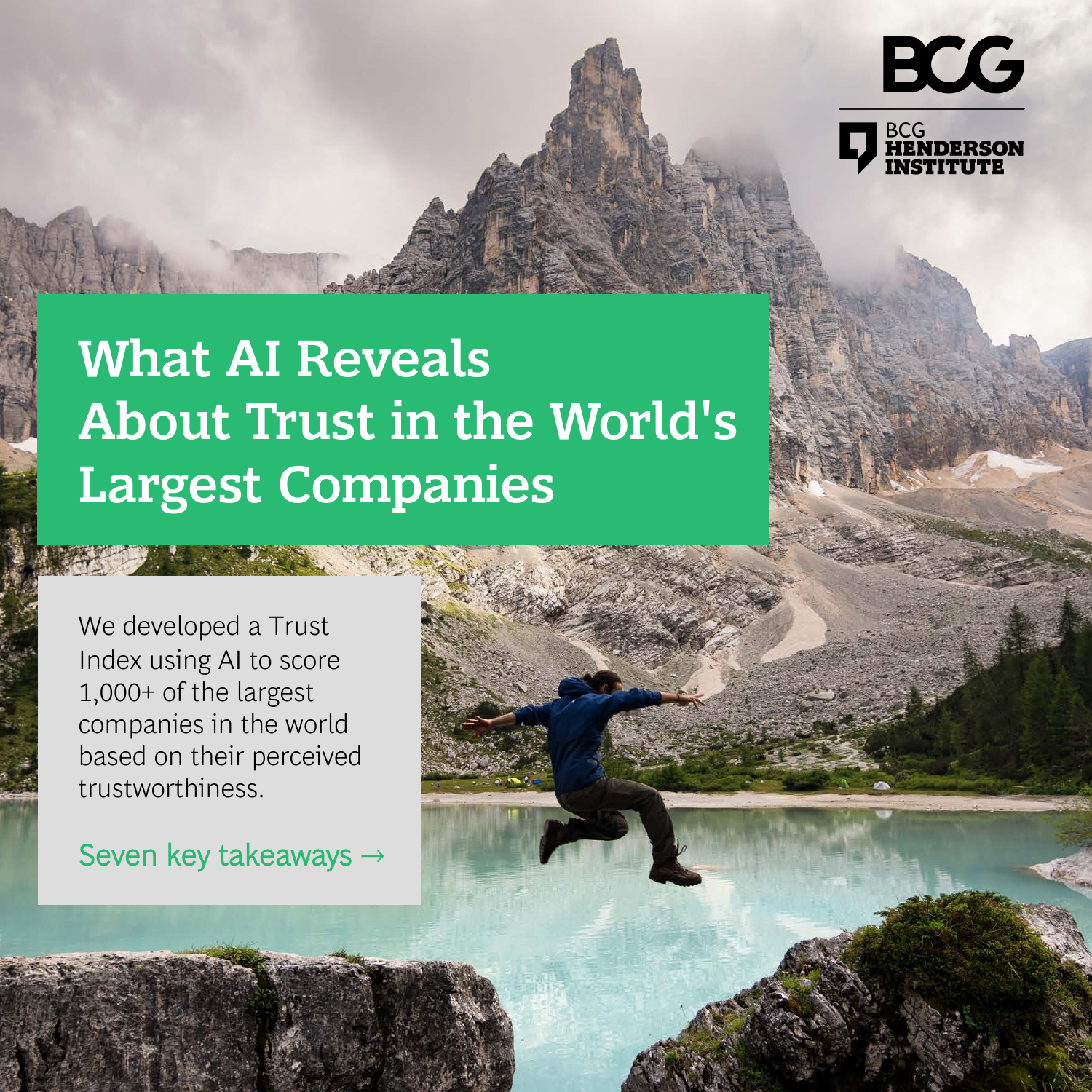

# **Trust pays off**

The 100 most trusted companies generated 2.5x as much value as other companies.

They also had 47% higher P/E multiples.

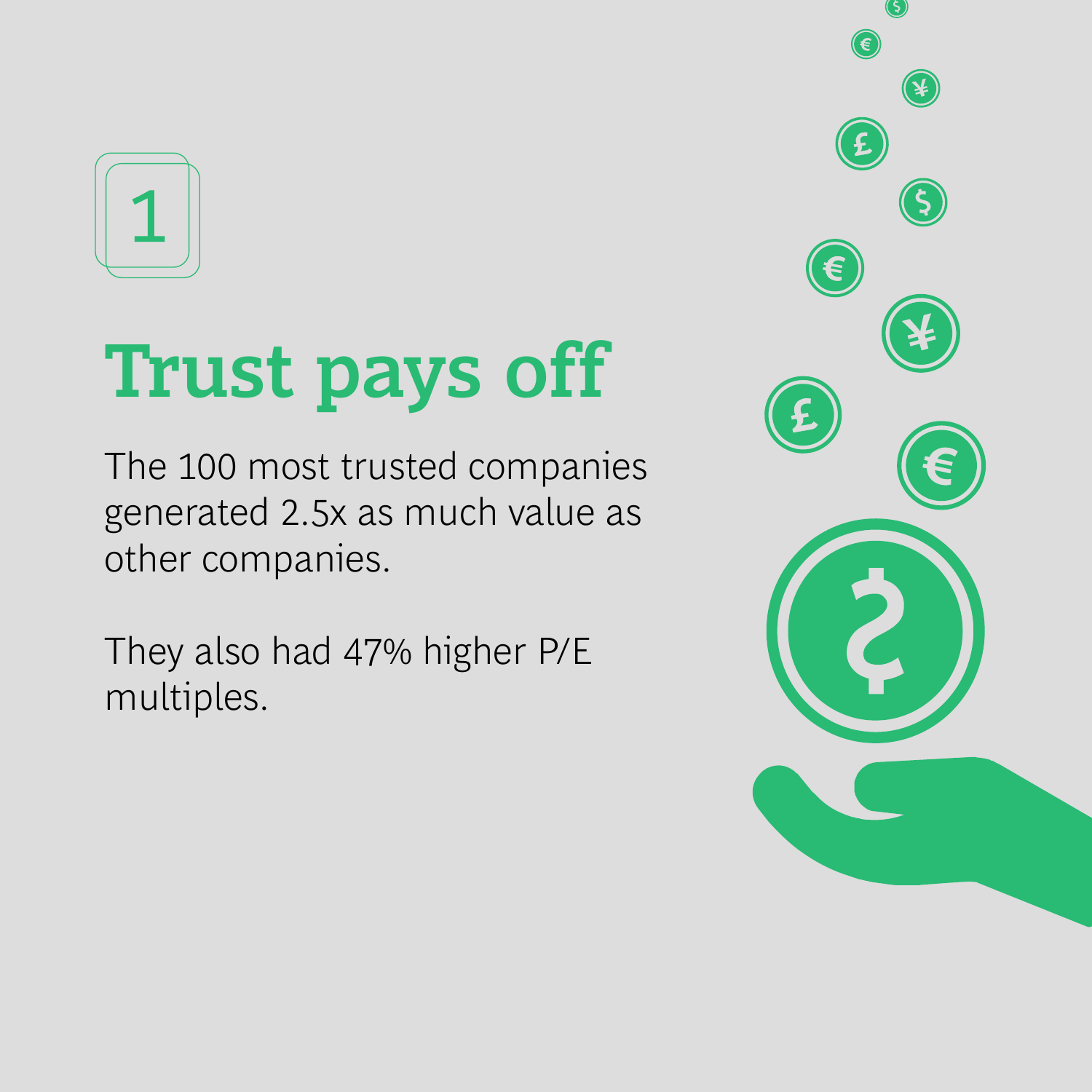## **Trust is dynamic**

2

Copyright © 2021 by Boston Consulting Group. All rights reserved.

Fewer than half of the top 100 companies from any given year remained in the top 100 the following year; same with the bottom 100.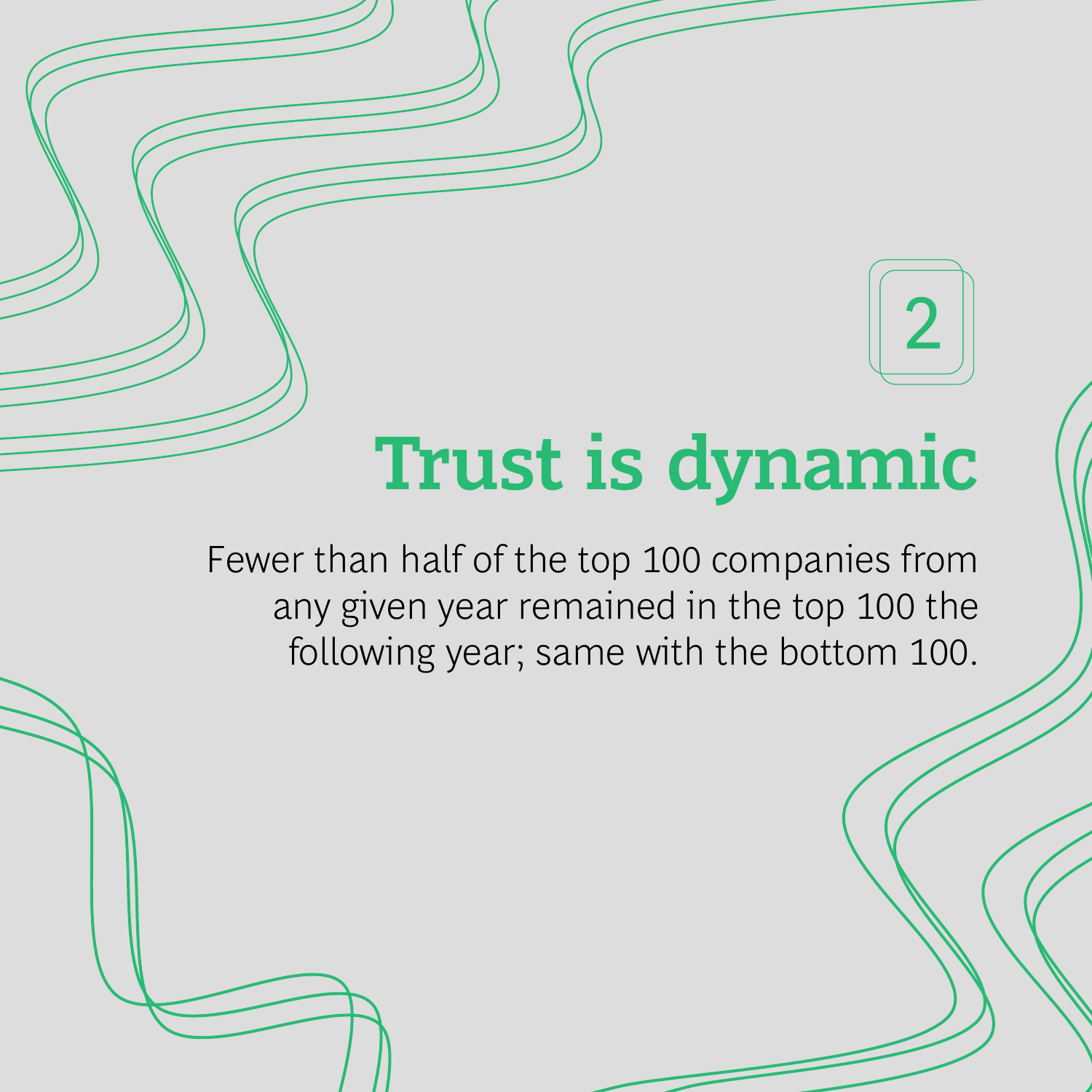3

## **Trust varies**

Trust scores vary meaningfully by region, sector, and subsector, as do the rationales behind the trust scores

Copyright © 2021 by Boston Consulting Group. All rights reserved.

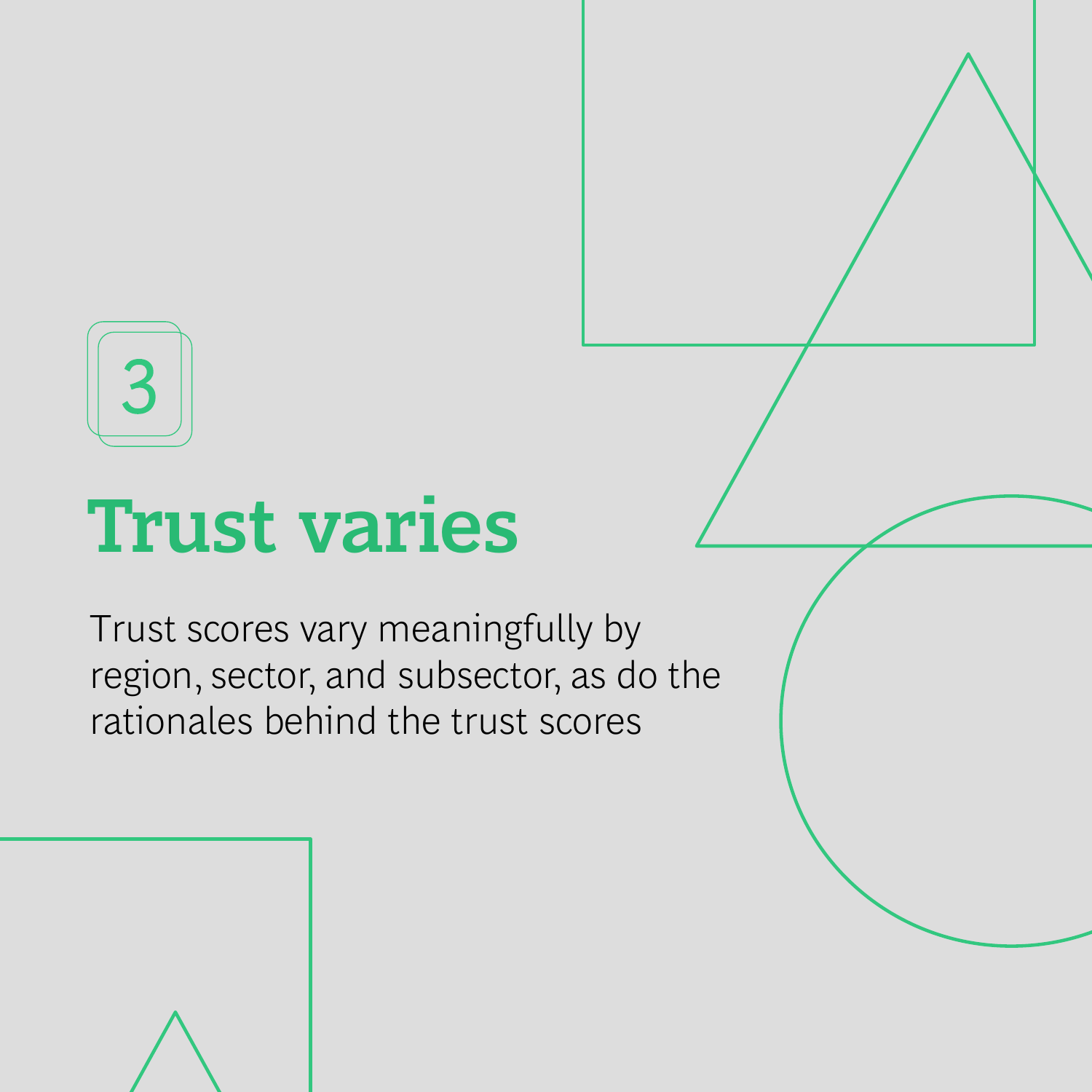

## **Trust levels rose during the pandemic**

Average trust levels grew between 2018-2021 for most companies, but fell for the bottom 100.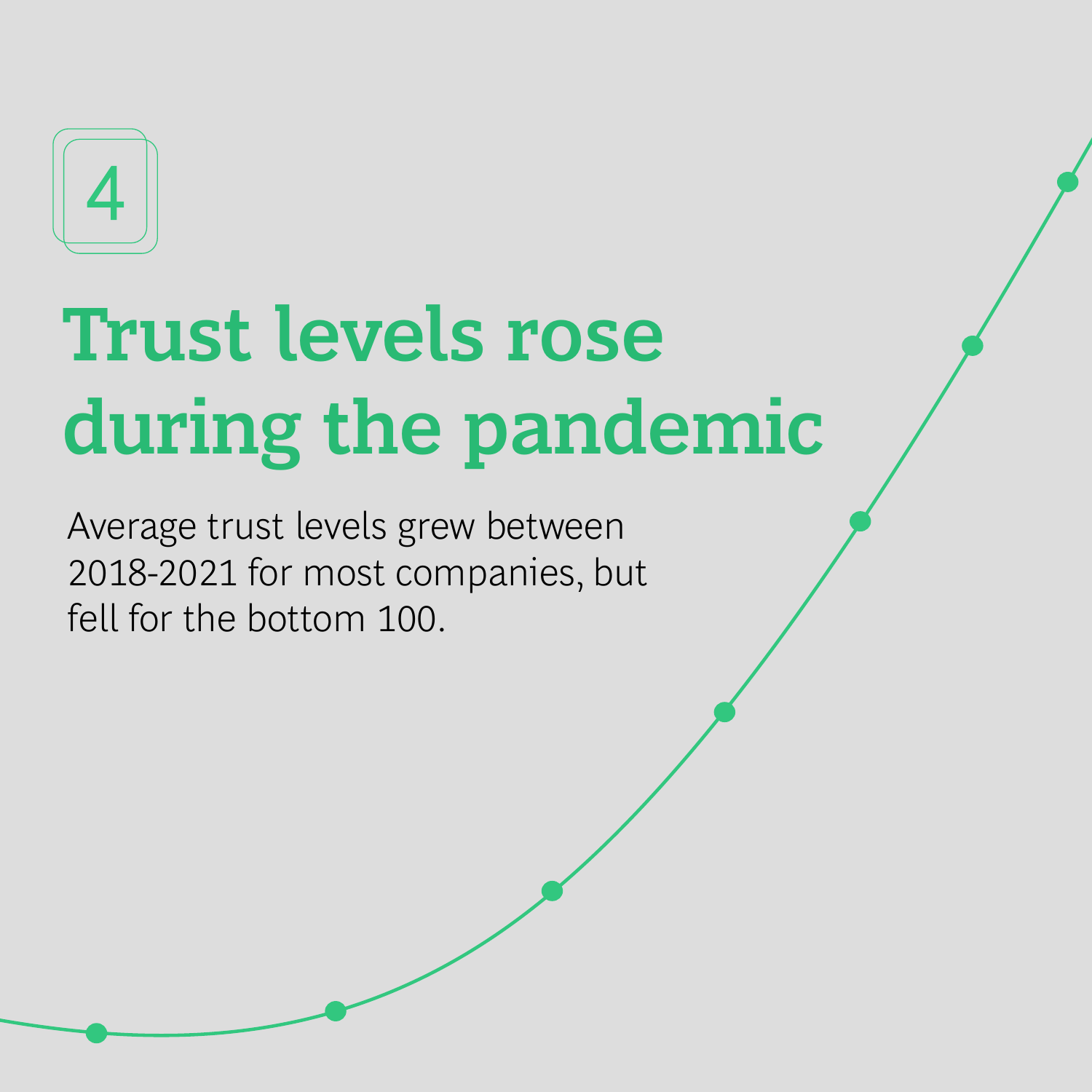

#### **The four dimensions of trust impact high- and low-trust companies differently**

Top 100: competence, fairness, transparency, and resilience were equally important

Bottom 100: [lack of] resilience and transparency were most important; competence was least important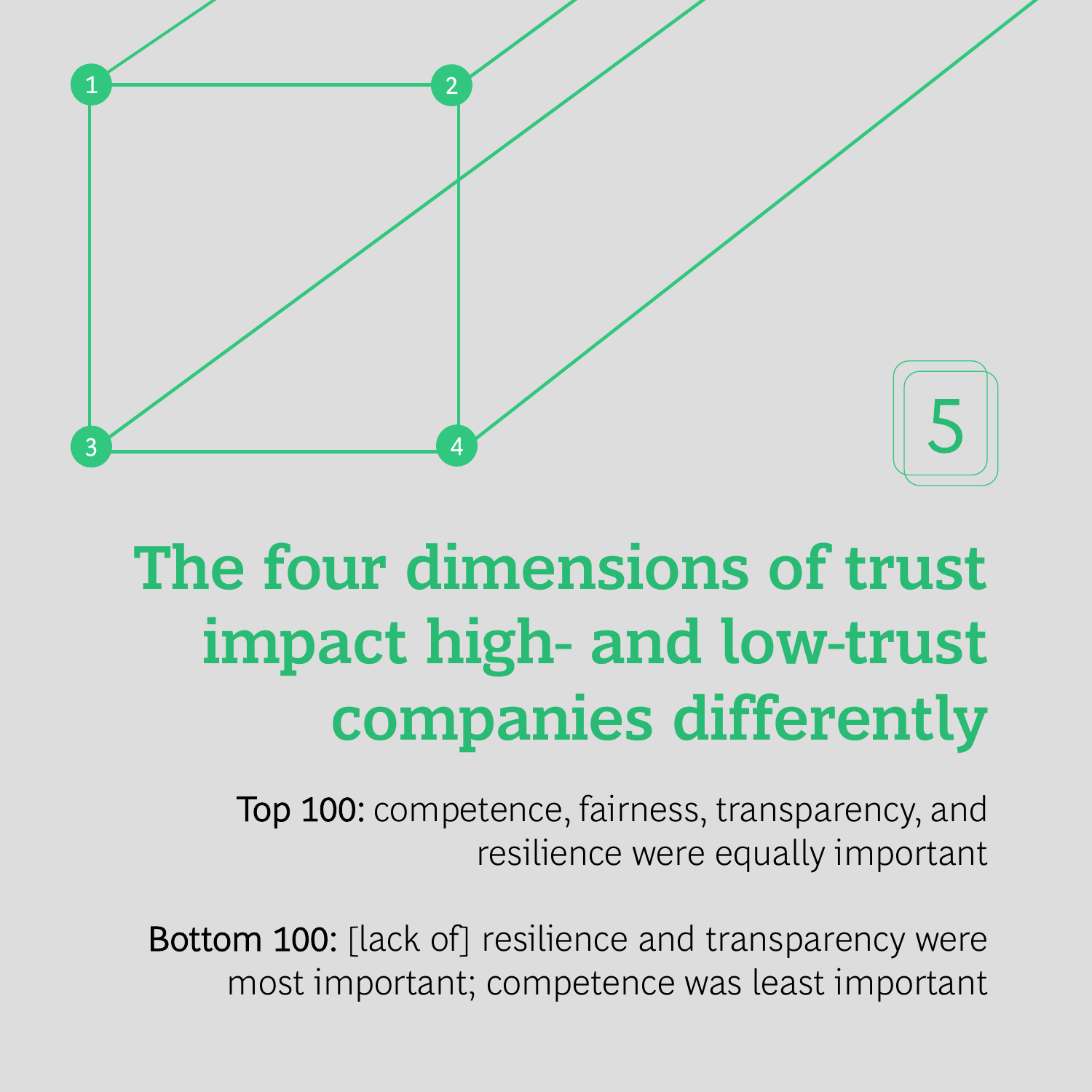

## **Three categories of themes distinguish high vs. low trust companies**



**Trust Destroyers** 

Which typically drive trust scores down.



Trust Foundations

Represent the ability to keep promises to key stakeholders.



#### **Trust** Enhancers

Which typically drive trust scores up.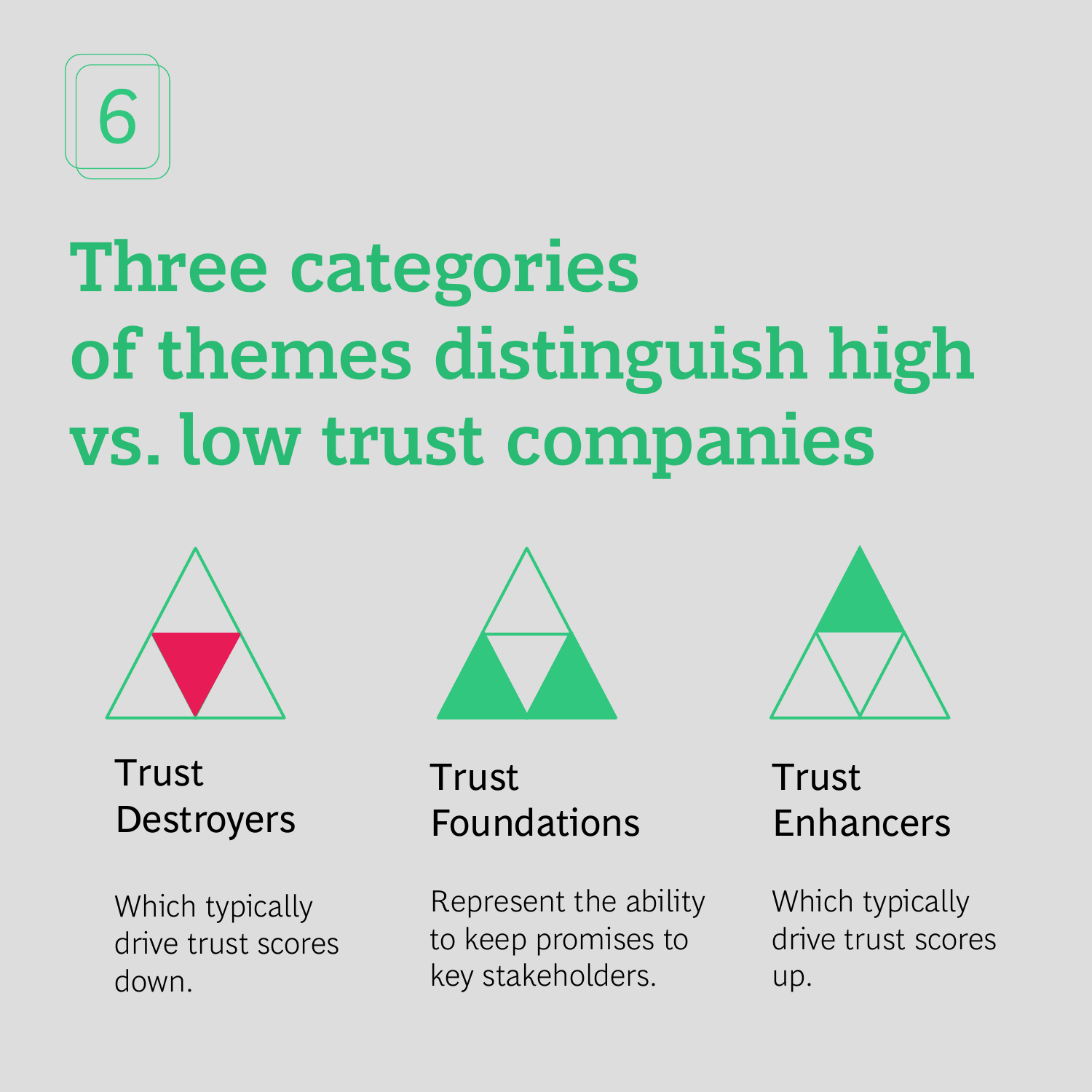



## **Deconstructing Trust**

By deconstructing the elements of trust, we can see what companies must focus on to sustain or improve their trust position.